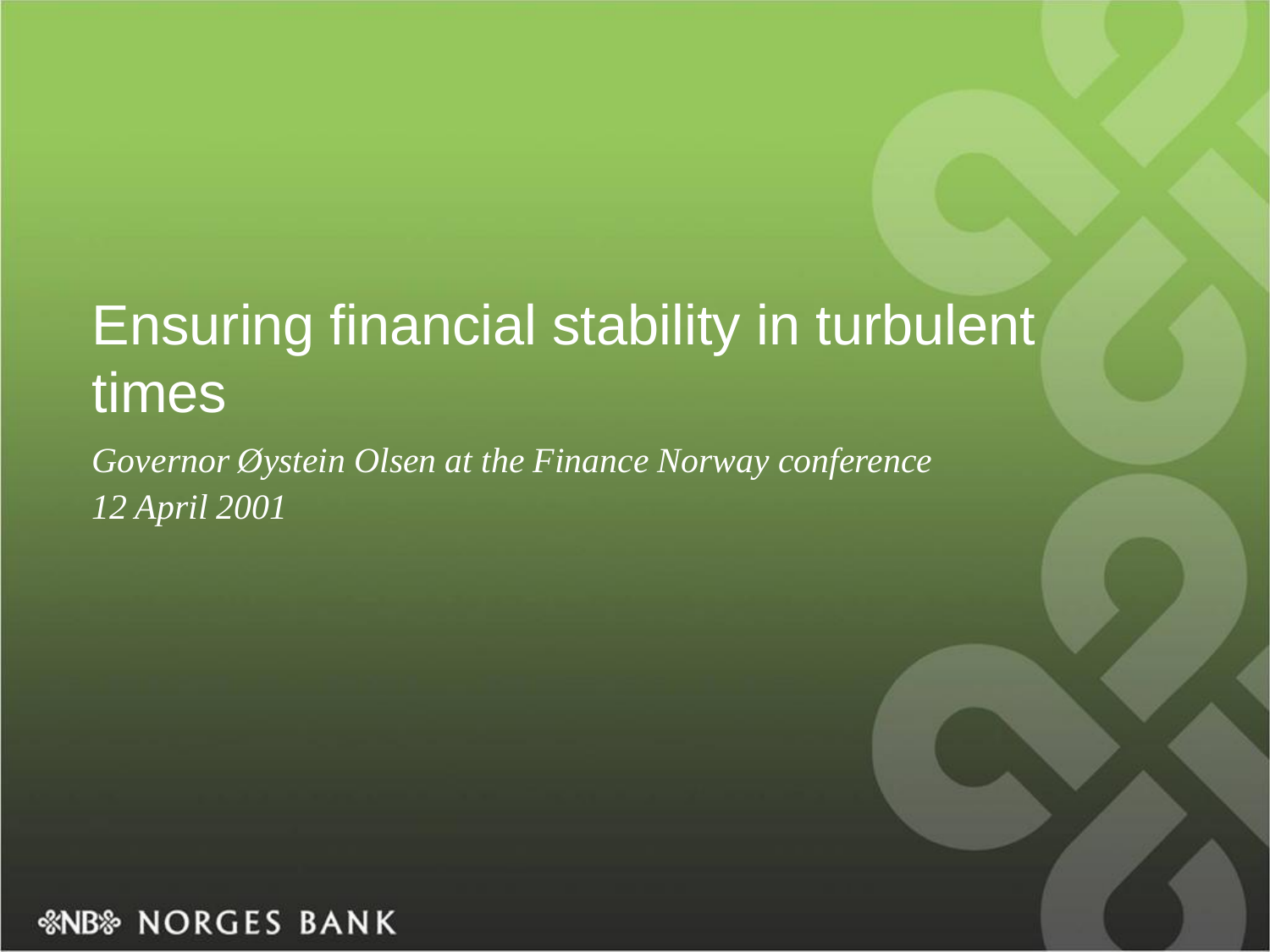### High cost of financial crises

GDP. Percentage change on previous quarter converted to annual rate.

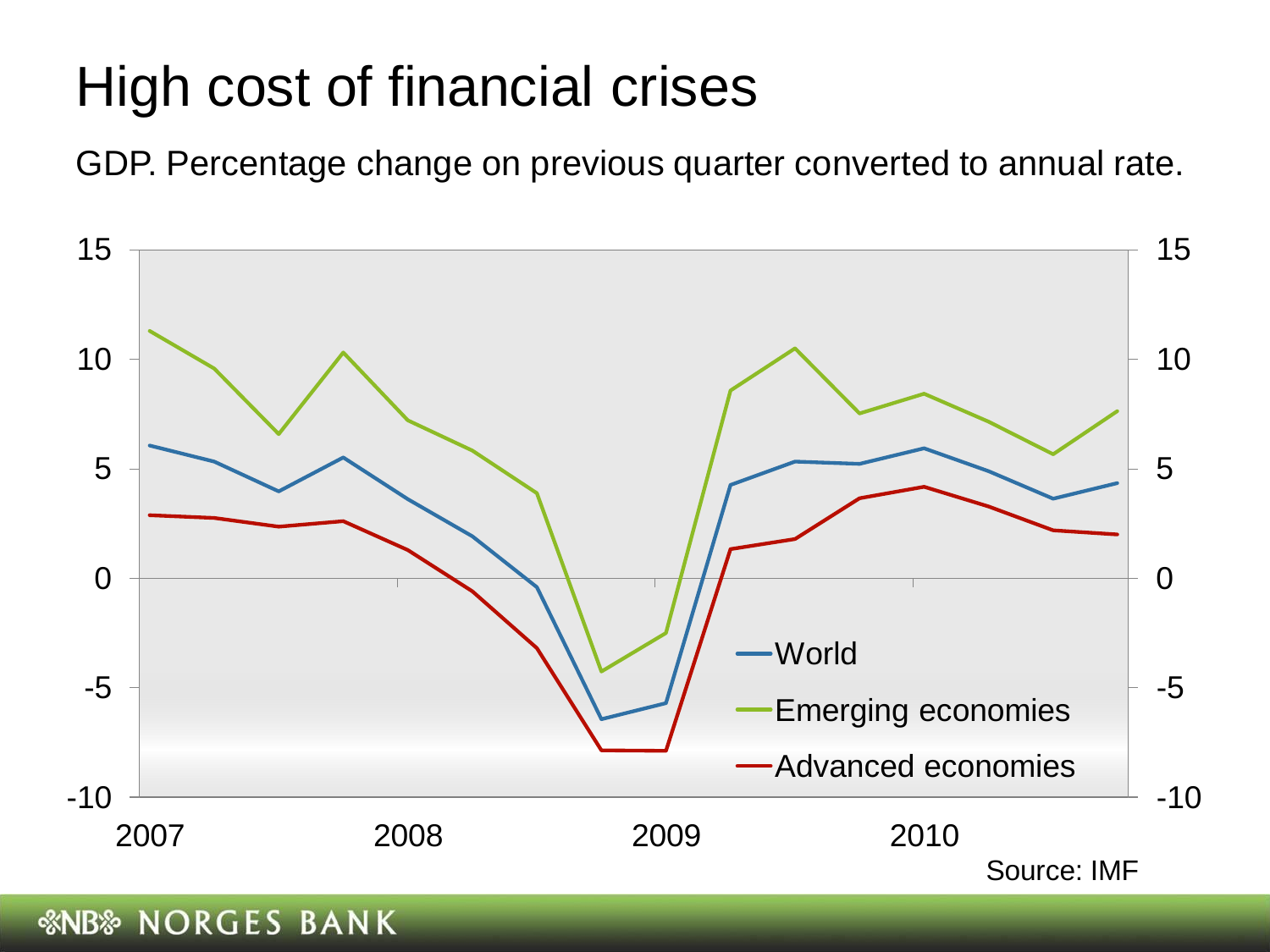### Run-up to financial crises – clear similarities





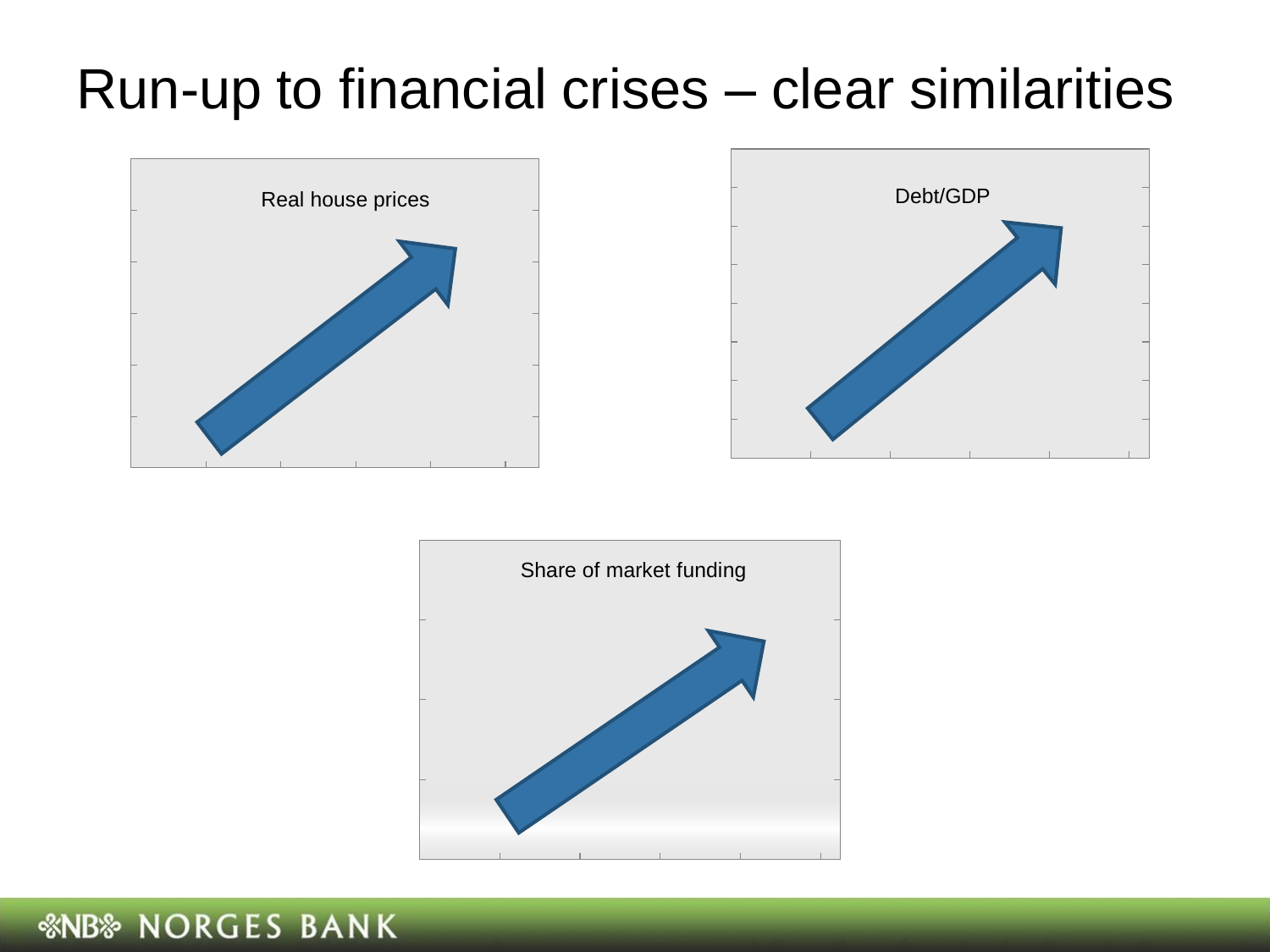### Vulnerability also built up in Norway

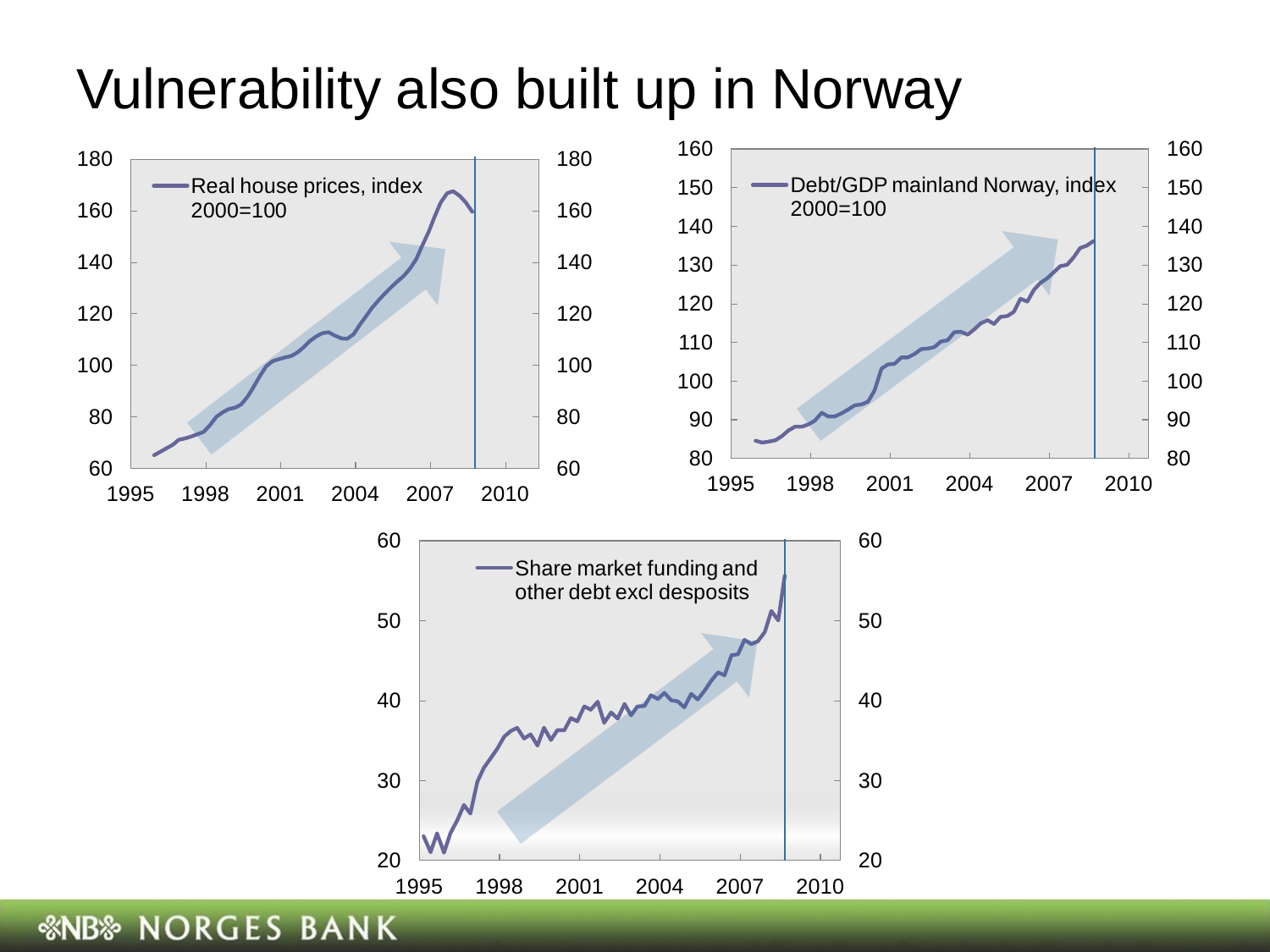## Vulnerability still exists

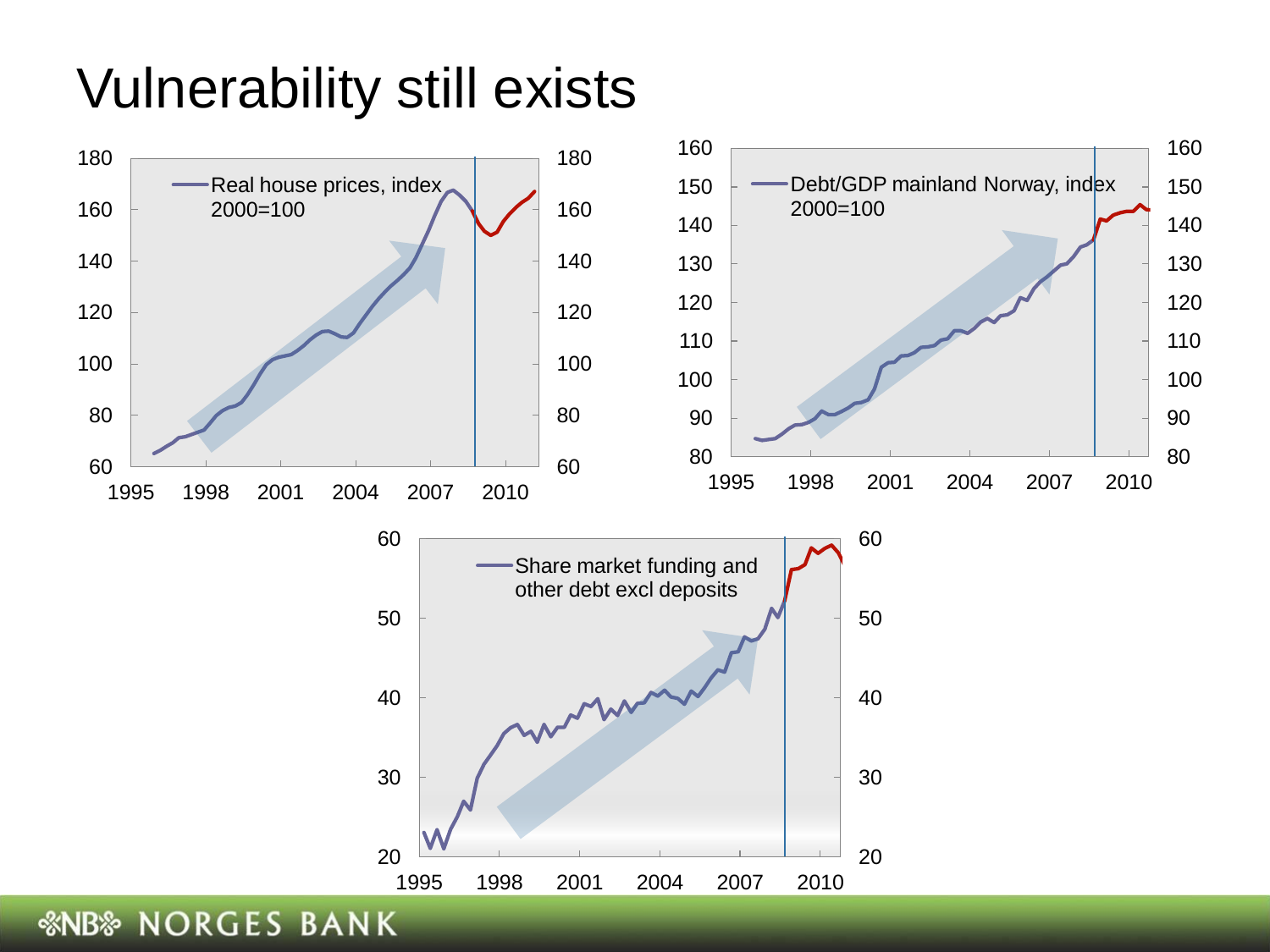# Level of debt high for many households

Percentage of private households<sup>1)</sup> with net debt ratio<sup>2</sup> of more than 500 per cent by net debt ratio. Annual figures 1987 - 2008



#### *<b><i>SNB* NORGES BANK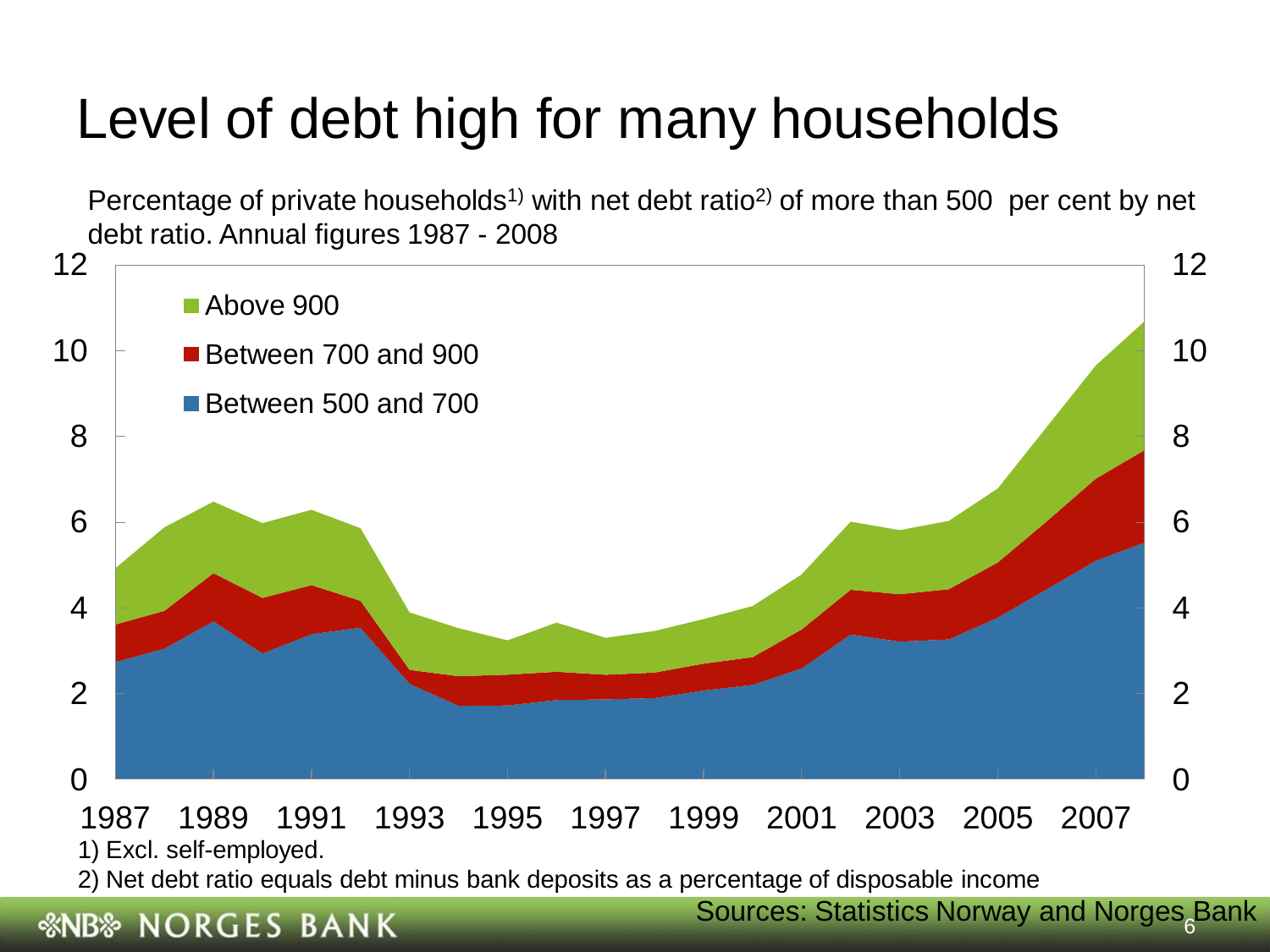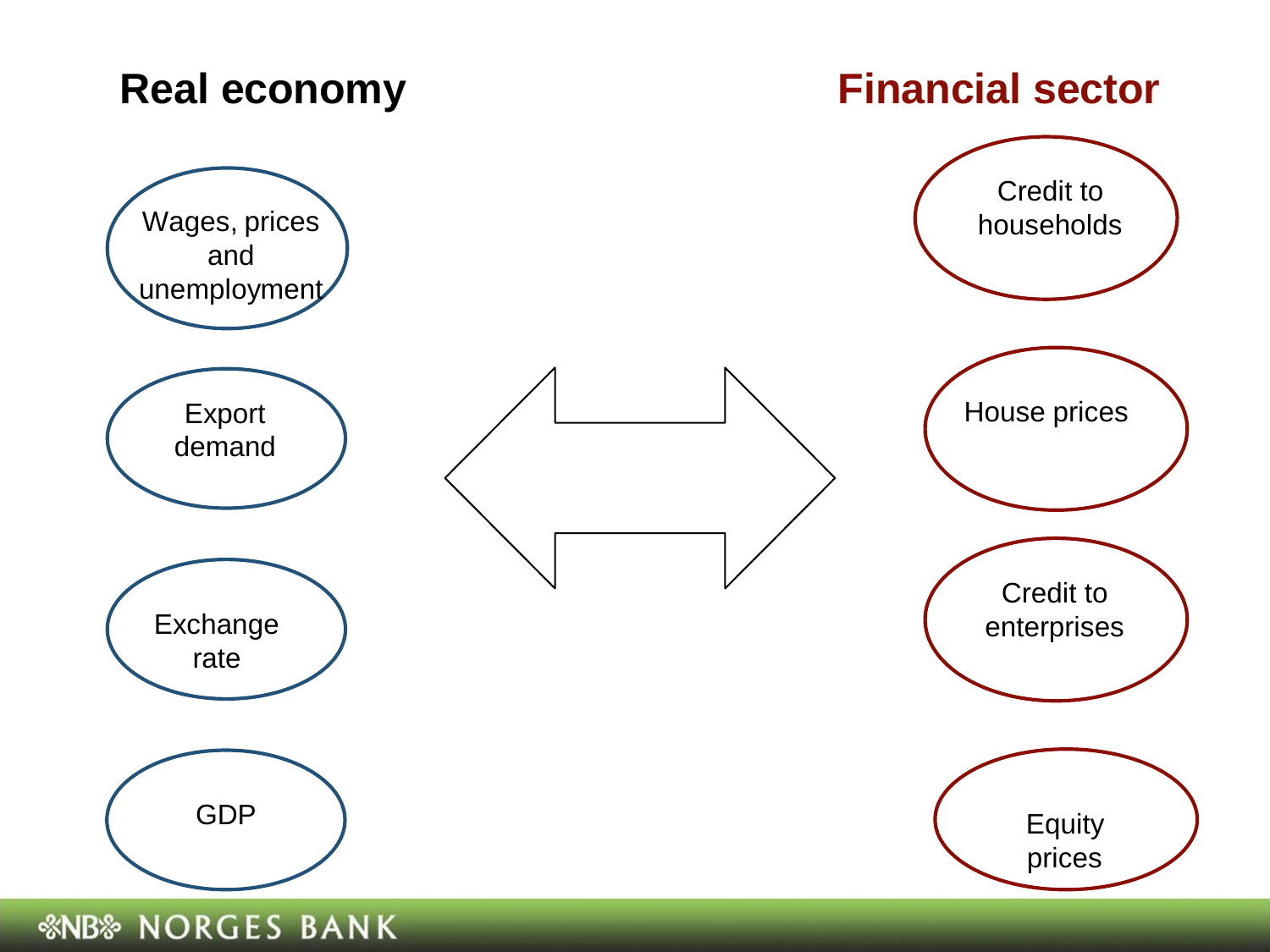### Basel III provides for a more robust system

- **Capital** 
	- Requirement for higher and better quality capital
- **Liquidity** 
	- **Quantitative** requirements for liquidity buffer and stable funding

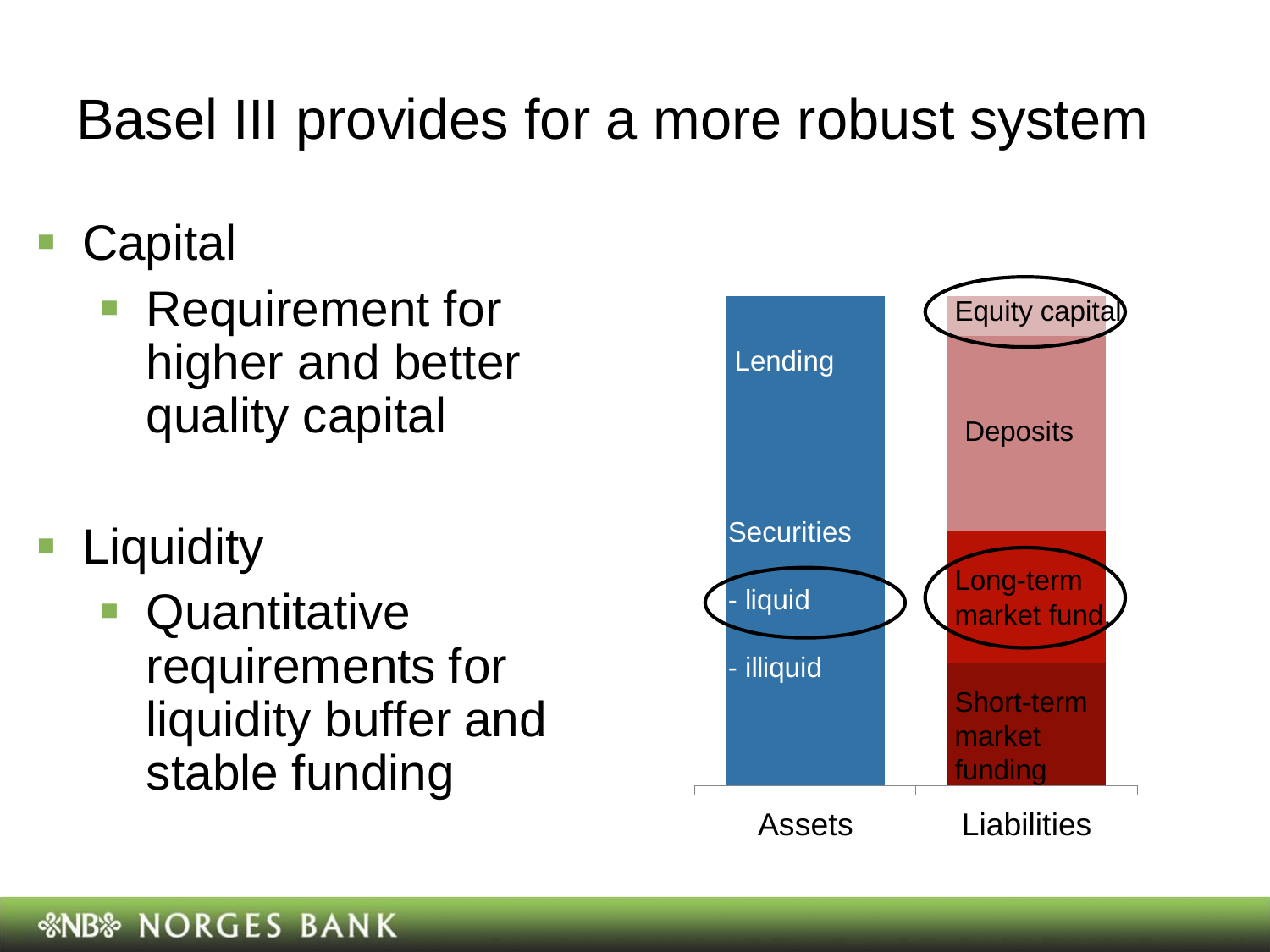# Capital requirements in Basel III

Previous and new minimum capital adequacy requirements, and new capital buffer requirements. As a percentage of risk-weighted assets

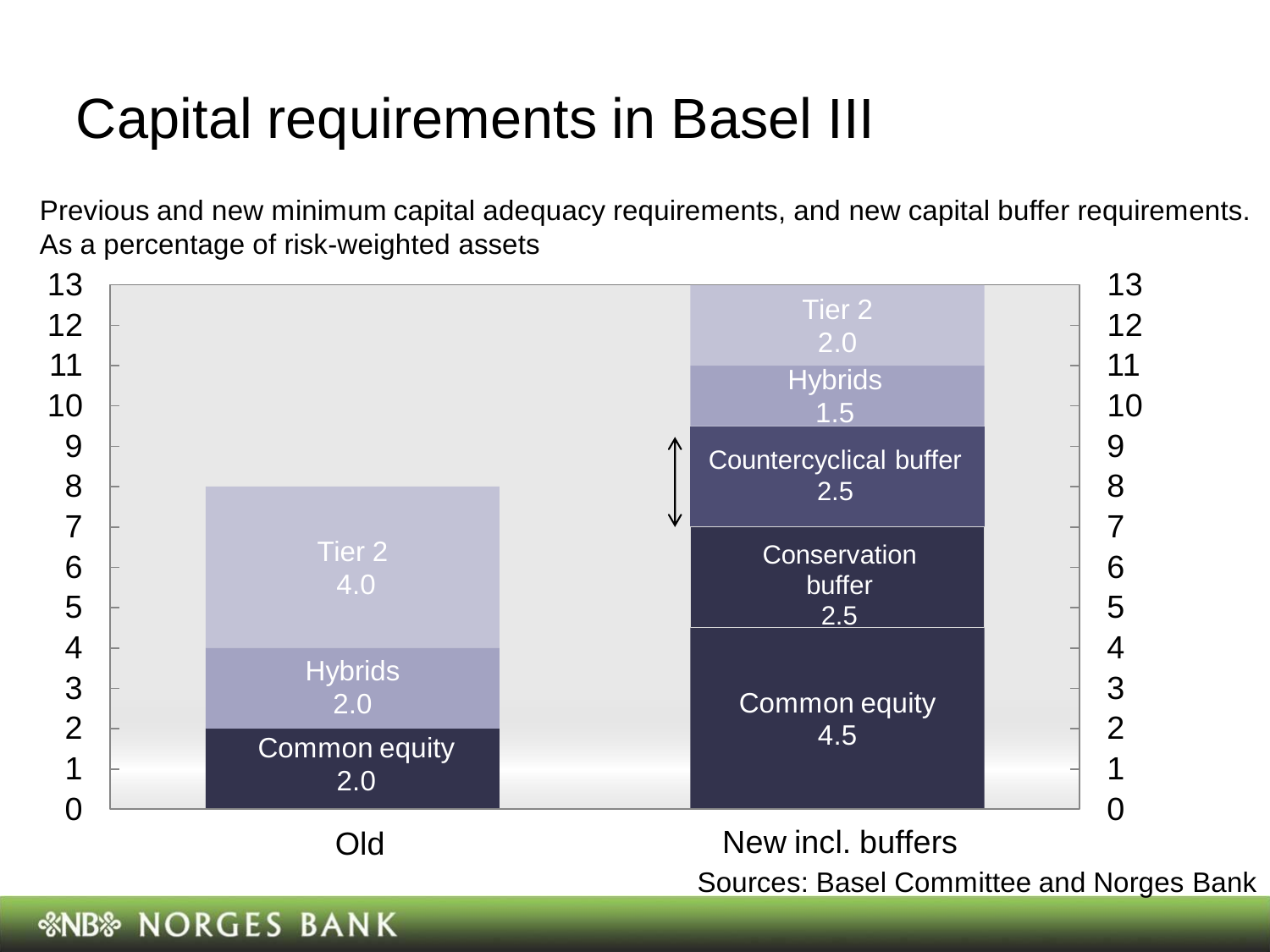# Possibility of low risk weights on residential mortgages

Required capital per NOK 100 of residential mortgage lending